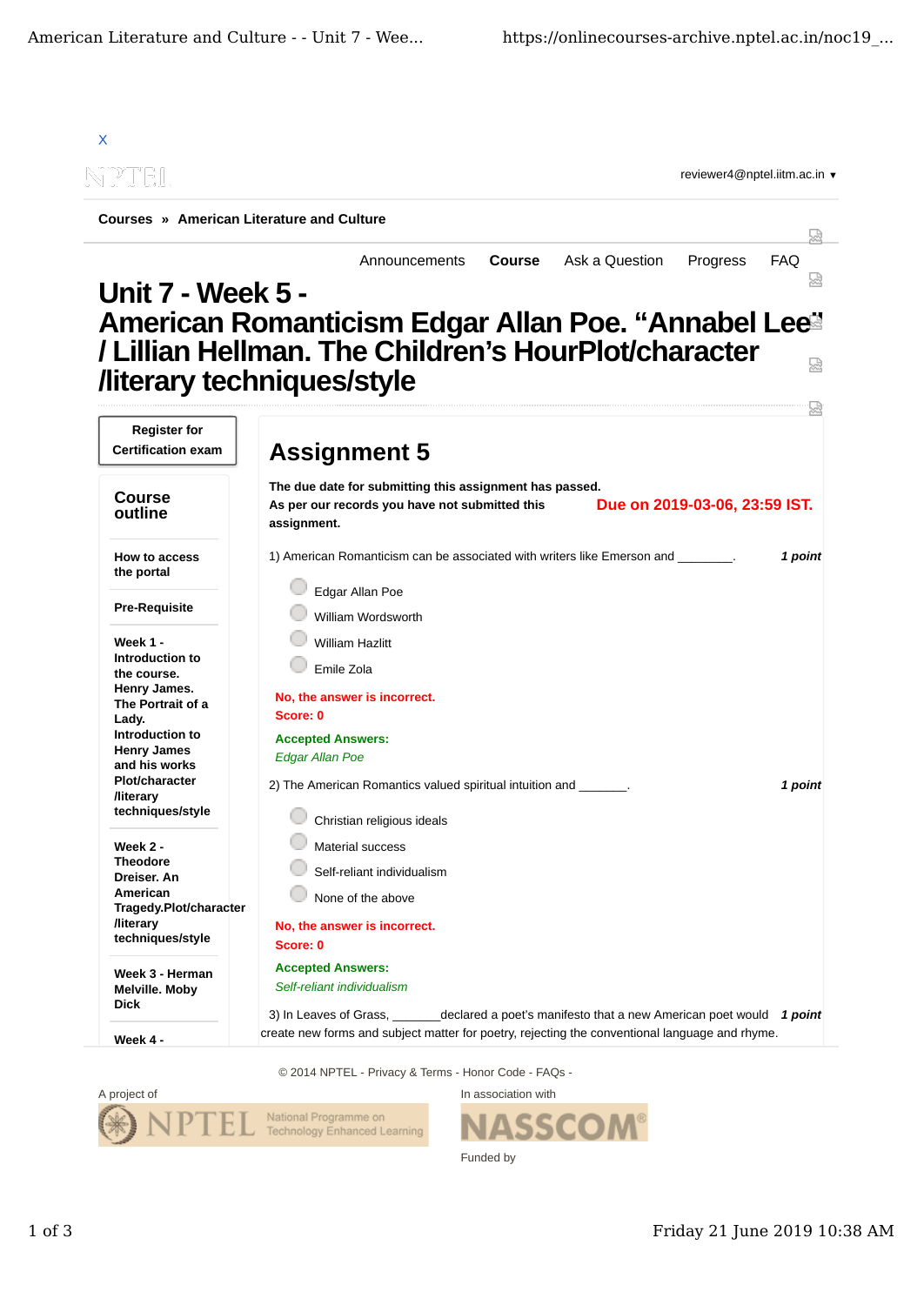| techniques/style                                                                                                                                                                                                                 | Score: 0                                                                                                                                                                                                                                                                                                                                                                                                                                                                 |  |
|----------------------------------------------------------------------------------------------------------------------------------------------------------------------------------------------------------------------------------|--------------------------------------------------------------------------------------------------------------------------------------------------------------------------------------------------------------------------------------------------------------------------------------------------------------------------------------------------------------------------------------------------------------------------------------------------------------------------|--|
| <b>Week 5 -</b><br>American<br>Romanticism<br>Edgar Allan Poe.<br>"Annabel Lee" /<br>Lillian Hellman.<br>The Children's                                                                                                          | ce De<br><b>Accepted Answers:</b><br><b>Walt Whitman</b>                                                                                                                                                                                                                                                                                                                                                                                                                 |  |
|                                                                                                                                                                                                                                  | ushered in American Romanticism and influenced Thoreau, Whitman, Emily<br>1 point<br>4) и последни село на село на село на село на село на село на село на село на село на село на село на село на<br>Dickinson. His essay "Nature" bears testimony to his Romantic worldview and expresses several of his<br>ideas on individualism. He believed that nature is only perceptible to the eye and heart of a child and<br>someone who has retained the spirit of infancy. |  |
| HourPlot/character<br><b><i><u>Iliterary</u></i></b><br>techniques/style                                                                                                                                                         | 덣<br>Benjamin Franklin                                                                                                                                                                                                                                                                                                                                                                                                                                                   |  |
| $\blacksquare$ Lecture 21 -                                                                                                                                                                                                      | Ralph Waldo Emerson<br>덣<br>Edgar Allan Poe                                                                                                                                                                                                                                                                                                                                                                                                                              |  |
| Romanticism<br>Lecture 22 -                                                                                                                                                                                                      | 덣<br>James Fenimore Cooper                                                                                                                                                                                                                                                                                                                                                                                                                                               |  |
| Edgar Allen<br>Poe: Annabel<br>Lee                                                                                                                                                                                               | No, the answer is incorrect.<br>덣<br>Score: 0                                                                                                                                                                                                                                                                                                                                                                                                                            |  |
| Lecture 23 -<br>American                                                                                                                                                                                                         | <b>Accepted Answers:</b><br>덣<br>Ralph Waldo Emerson                                                                                                                                                                                                                                                                                                                                                                                                                     |  |
| Drama                                                                                                                                                                                                                            | 5) For Edgar Allan Poe by takes primacy over versification and character.<br>1 point                                                                                                                                                                                                                                                                                                                                                                                     |  |
| Lecture 24 -<br>Lillian Hellman                                                                                                                                                                                                  | the intellectual exercise of writing                                                                                                                                                                                                                                                                                                                                                                                                                                     |  |
| Lecture 25 -<br>Lillian Hellman:<br>The Children's<br>Hour                                                                                                                                                                       | a consistent emotional atmosphere<br>the frenzy of ecstatic intuition<br>None of the above                                                                                                                                                                                                                                                                                                                                                                               |  |
| Lecture 26 -<br>Lillian Hellman:<br>The Children's<br>Hour                                                                                                                                                                       | No, the answer is incorrect.<br>Score: 0<br><b>Accepted Answers:</b>                                                                                                                                                                                                                                                                                                                                                                                                     |  |
| Lecture 27 -<br>Lillian Hellman:<br>The Children's<br>Hour                                                                                                                                                                       | a consistent emotional atmosphere<br>6) In America the first play to be written and published was Robert Hunter's<br>1 point                                                                                                                                                                                                                                                                                                                                             |  |
| Quiz :<br>Assignment 5                                                                                                                                                                                                           | <b>Titus Andronicus</b><br>Androboros                                                                                                                                                                                                                                                                                                                                                                                                                                    |  |
| $\bullet$ Week - 5<br>Feedback Form                                                                                                                                                                                              | Who's Afraid of Virginia Woolf<br>The Contrast                                                                                                                                                                                                                                                                                                                                                                                                                           |  |
| Week - 6 - Arthur<br>Miller. A View<br>from the<br>Bridge.Plot/character<br><b>/literary</b><br>techniques/style                                                                                                                 | No, the answer is incorrect.<br>Score: 0<br><b>Accepted Answers:</b><br><b>Androboros</b>                                                                                                                                                                                                                                                                                                                                                                                |  |
| Week 7 - Eugene<br>O'Neill. Desire<br>under the<br><b>Elms.Introduction</b><br>to Eugene<br>O'Neill and his<br>worksPlot/character<br><b><i><u>Iliterary</u></i></b><br>techniques/styl<br>Week 8 - Edith<br><b>Wharton. The</b> | was formed in 1931 by Harold Clurman, Cheryl Crawford and Lee Strasberg 1 point<br>7) The<br>with the aim to produce American plays of social relevance.<br>The Broadway<br><b>Group Theatre</b><br>The Federal Theatre Project<br>None of the above<br>No, the answer is incorrect.<br>Score: 0<br><b>Accepted Answers:</b>                                                                                                                                             |  |
| Age of<br>Innocence.<br><b>Plot/character</b><br><b>/literary</b>                                                                                                                                                                | <b>Group Theatre</b><br>8) was a keen practitioner of the Theatre of the Absurd in America. He used<br>1 point<br>absurdism to explore American values and human interaction.                                                                                                                                                                                                                                                                                            |  |